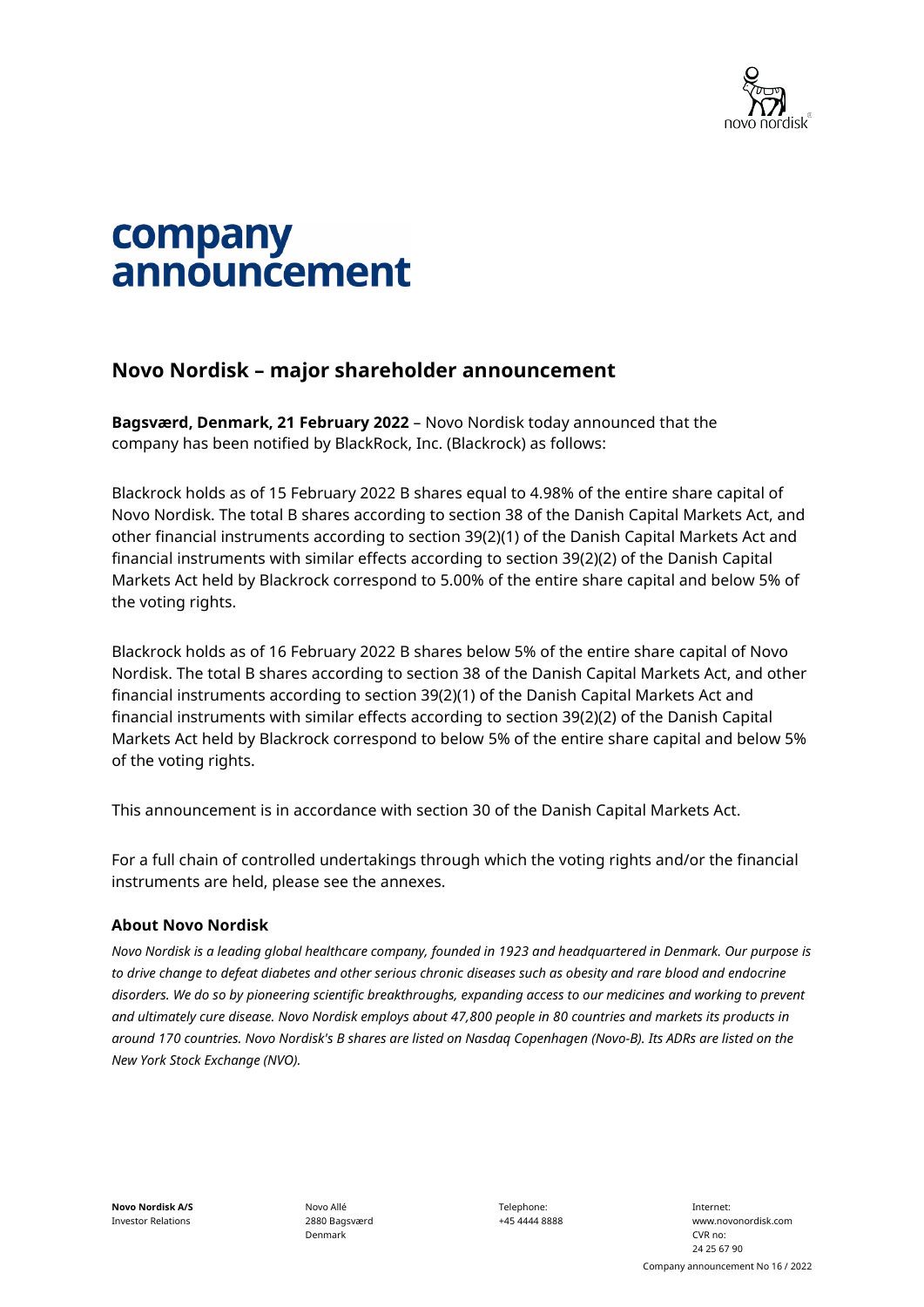### **Further information**

| Media:<br>Mette Kruse Danielsen<br>Michael Bachner (US) | +45 3079 3883<br>+1 609 664 7308 | mhpz@novonordisk.com<br>mzyb@novonordisk.com |
|---------------------------------------------------------|----------------------------------|----------------------------------------------|
| Investors:                                              |                                  |                                              |
| Daniel Muusmann Bohsen                                  | +45 3075 2175                    | dabo@novonordisk.com                         |
| Ann Søndermølle Rendbæk                                 | +45 3075 2253                    | arnd@novonordisk.com                         |
| David Heiberg Landsted                                  | +45 3077 6915                    | dhel@novonordisk.com                         |
| Jacob Martin Wiborg Rode                                | +45 3075 5956                    | jrde@novonordisk.com                         |
| Mark Joseph Root (US)                                   | +1 848 213 3219                  | mjhr@novonordisk.com                         |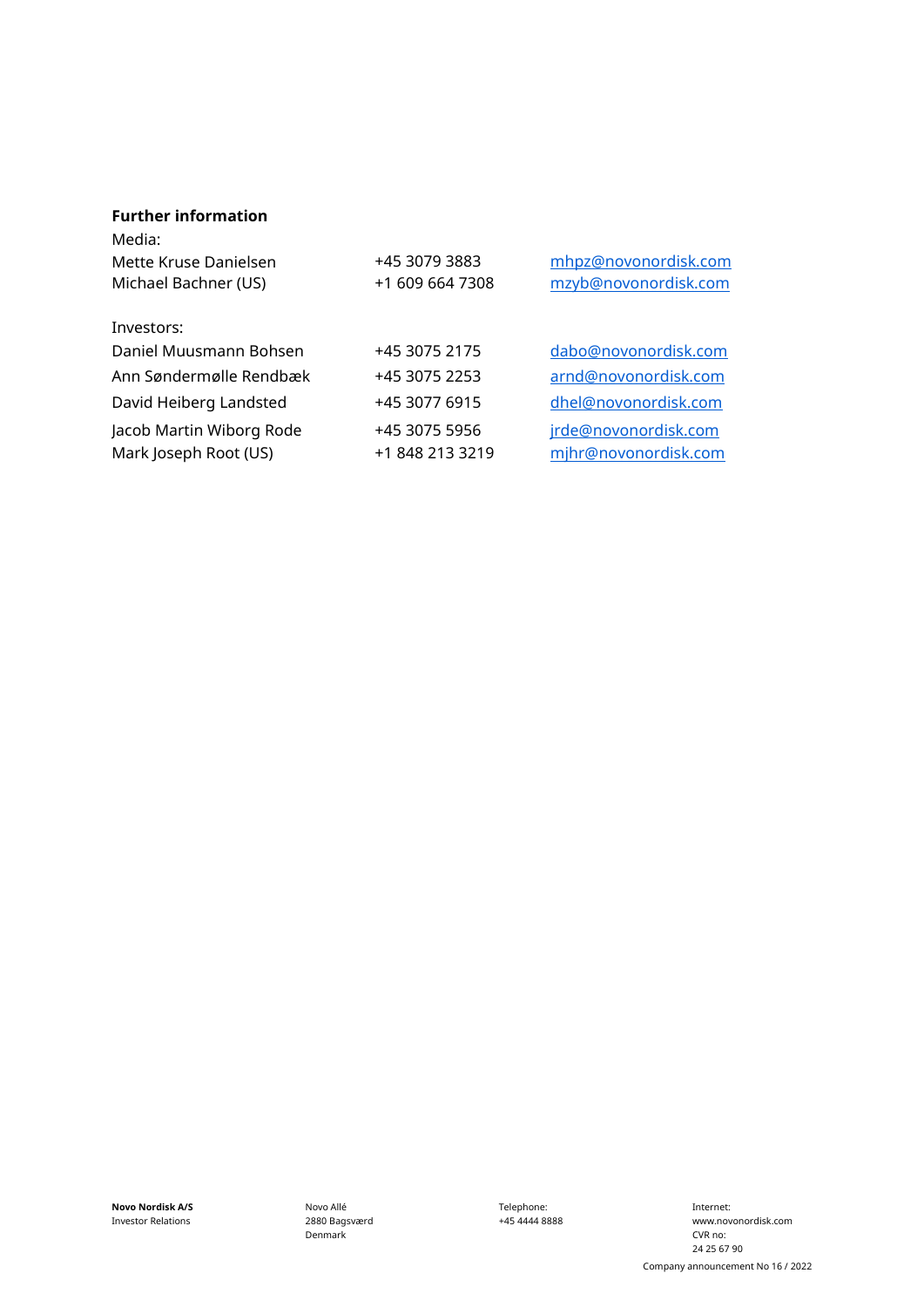## **Annex 1:** Full chain of controlled undertakings starting with the ultimate controlling natural person or legal entity as of 15 February 2022

| Name                               | % of voting rights if  | % of voting rights       | Total of both   |
|------------------------------------|------------------------|--------------------------|-----------------|
|                                    | it equals or is higher | through financial        | if it equals or |
|                                    | than the notifiable    | instruments if it equals | is higher       |
|                                    | threshold              | or is higher than the    | than the        |
|                                    |                        | notifiable threshold     | notifiable      |
|                                    |                        |                          | threshold       |
| BlackRock Japan Co., Ltd.          |                        |                          | Below 5%        |
|                                    |                        |                          |                 |
| Trident Merger, LLC                |                        |                          | Below 5%        |
|                                    |                        |                          |                 |
| <b>BlackRock Finance Europe</b>    |                        |                          | Below 5%        |
| Limited                            |                        |                          |                 |
| BlackRock Australia Holdco         |                        |                          | Below 5%        |
| Pty. Ltd.                          |                        |                          |                 |
| <b>BlackRock Group Limited</b>     |                        |                          | Below 5%        |
|                                    |                        |                          |                 |
| <b>BlackRock Institutional</b>     |                        |                          | Below 5%        |
| Trust Company, National            |                        |                          |                 |
| Association                        |                        |                          |                 |
| <b>BlackRock Delaware</b>          |                        |                          | Below 5%        |
| Holdings Inc.                      |                        |                          |                 |
| BlackRock Holdco 2, Inc.           |                        |                          | Below 5%        |
|                                    |                        |                          |                 |
| <b>BlackRock HK Holdco</b>         |                        |                          | Below 5%        |
| Limited                            |                        |                          |                 |
| <b>BlackRock (Netherlands)</b>     |                        |                          | Below 5%        |
| B.V.                               |                        |                          |                 |
| <b>BlackRock Canada Holdings</b>   |                        |                          | Below 5%        |
| <b>ULC</b>                         |                        |                          |                 |
| <b>BlackRock Capital Holdings,</b> |                        |                          | Below 5%        |
| Inc.                               |                        |                          |                 |
| <b>BlackRock Advisors (UK)</b>     |                        |                          | Below 5%        |
| Limited                            |                        |                          |                 |
|                                    |                        |                          |                 |
| BlackRock (Singapore)              |                        |                          | Below 5%        |
| Holdco Pte. Ltd.                   |                        |                          |                 |
| <b>BlackRock Investment</b>        |                        |                          | Below 5%        |
| Management Ireland                 |                        |                          |                 |
| <b>Holdings Limited</b>            |                        |                          |                 |
| Amethyst Intermediate, LLC         |                        |                          | Below 5%        |
|                                    |                        |                          |                 |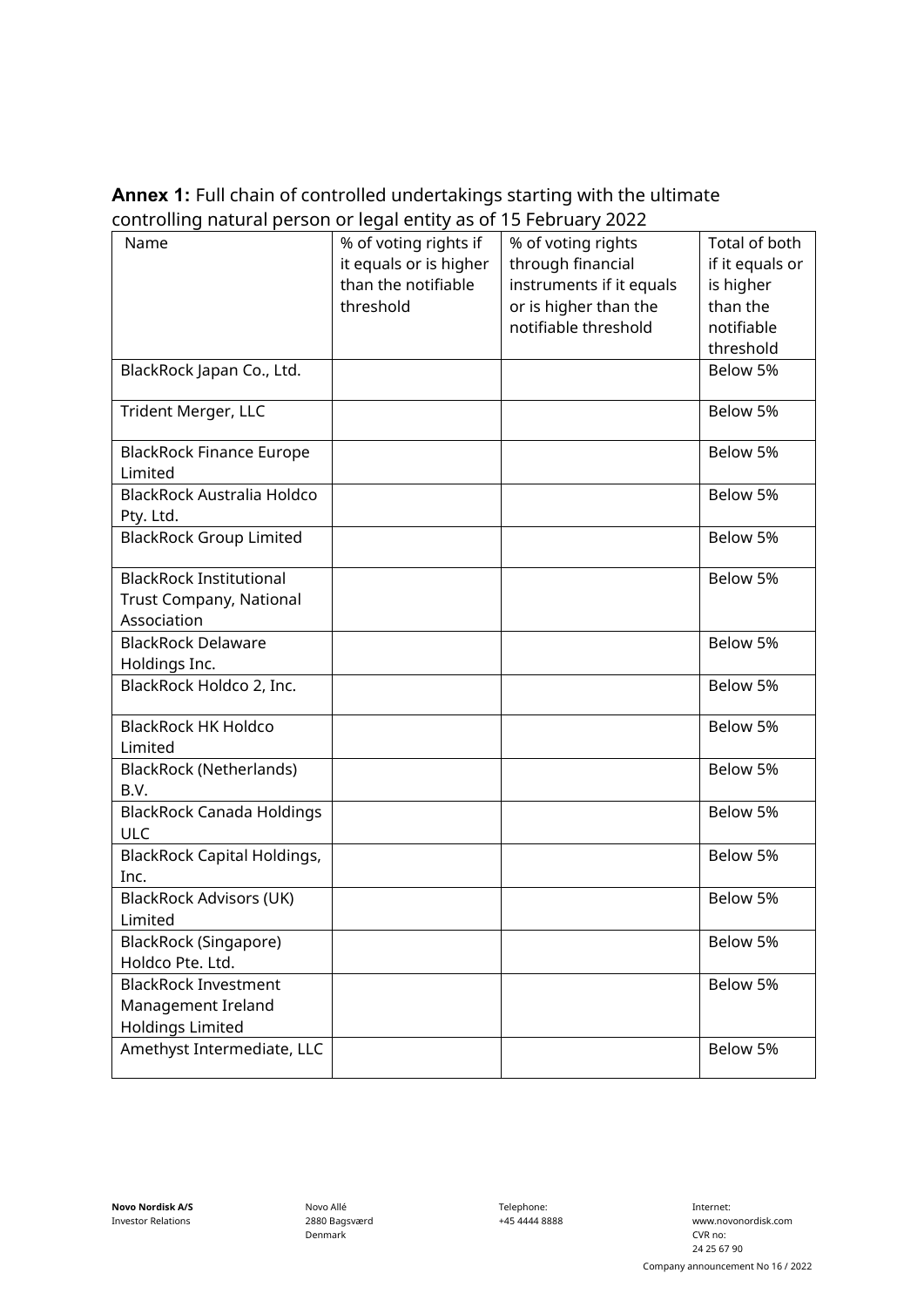**Annex 2:** Full chain of controlled undertakings starting with the ultimate controlling natural person or legal entity as of 16 February 2022

| Name                           | % of voting rights if  | % of voting rights       | Total of both   |
|--------------------------------|------------------------|--------------------------|-----------------|
|                                | it equals or is higher | through financial        | if it equals or |
|                                | than the notifiable    | instruments if it equals | is higher       |
|                                | threshold              | or is higher than the    | than the        |
|                                |                        | notifiable threshold     | notifiable      |
|                                |                        |                          | threshold       |
| BlackRock Japan Co., Ltd.      |                        |                          | Below 5%        |
|                                |                        |                          |                 |
| <b>BlackRock Investment</b>    |                        |                          | Below 5%        |
| Management, LLC                |                        |                          |                 |
| <b>BlackRock Investment</b>    |                        |                          | Below 5%        |
| Management (UK) Limited        |                        |                          |                 |
| <b>BlackRock Investment</b>    |                        |                          | Below 5%        |
| Management (Australia)         |                        |                          |                 |
| Limited                        |                        |                          |                 |
| <b>BlackRock International</b> |                        |                          | Below 5%        |
| Limited                        |                        |                          |                 |
| <b>BlackRock Institutional</b> |                        |                          | Below 5%        |
| Trust Company, National        |                        |                          |                 |
| Association                    |                        |                          |                 |
| <b>BlackRock Fund Advisors</b> |                        |                          | Below 5%        |
| <b>BlackRock Financial</b>     |                        |                          | Below 5%        |
| Management, Inc.               |                        |                          |                 |
| <b>BlackRock Asset</b>         |                        |                          | Below 5%        |
| Management North Asia          |                        |                          |                 |
| Limited                        |                        |                          |                 |
| <b>BlackRock Asset</b>         |                        |                          | Below 5%        |
| Management Deutschland         |                        |                          |                 |
| AG                             |                        |                          |                 |
| <b>BlackRock Asset</b>         |                        |                          | Below 5%        |
| Management Canada              |                        |                          |                 |
| Limited                        |                        |                          |                 |
| <b>BlackRock Advisors, LLC</b> |                        |                          | Below 5%        |
| <b>BlackRock Advisors (UK)</b> |                        |                          | Below 5%        |
| Limited                        |                        |                          |                 |
|                                |                        |                          | Below 5%        |
| BlackRock (Singapore)          |                        |                          |                 |
| Limited                        |                        |                          |                 |